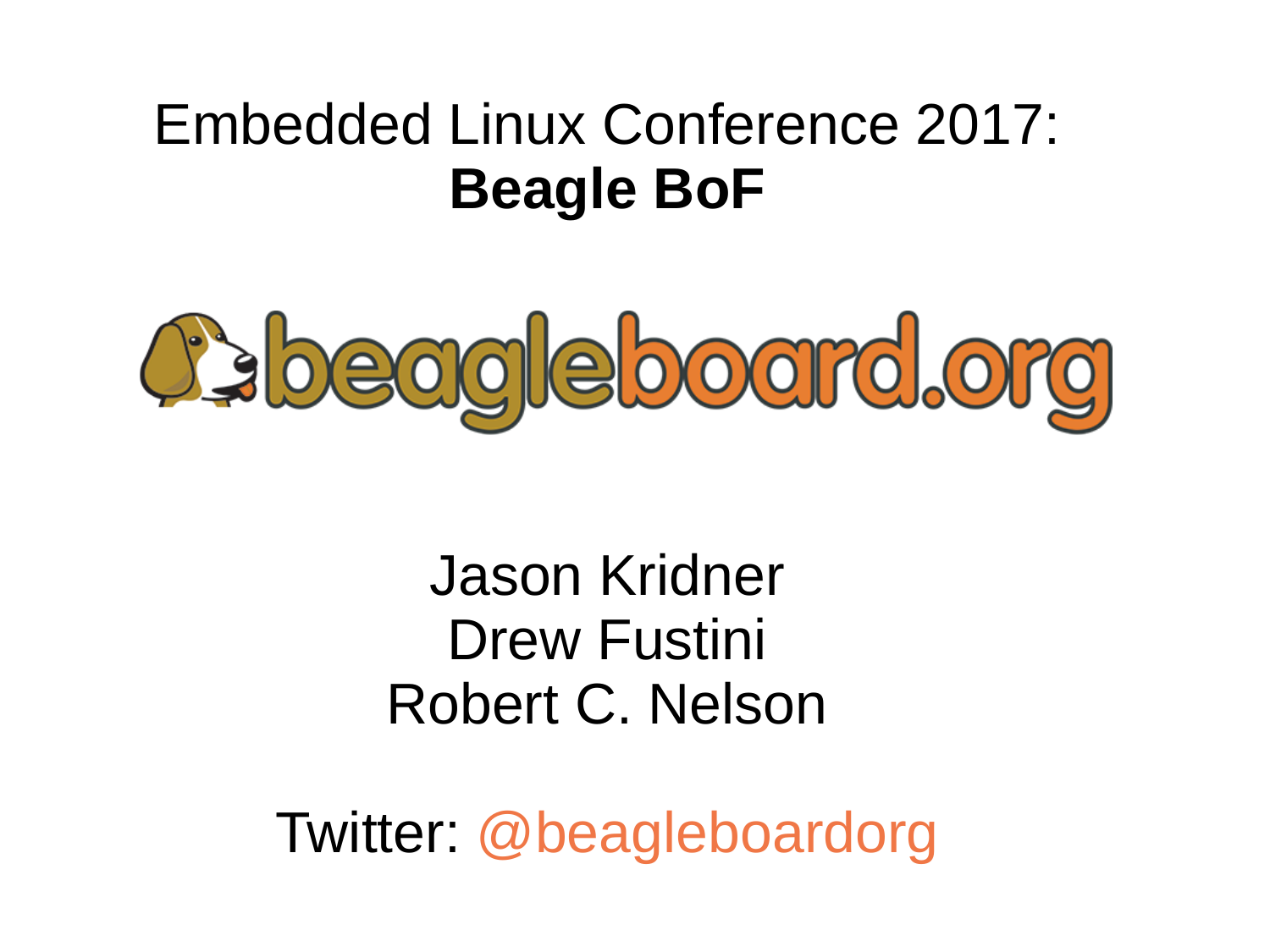



- ELC tomorrow: talks and showcase
- BeagleBone OSHW ecosystem
- New: BB Wireless, BB Blue, BB X15
- Debian images
- Debian 9 ("Stretch") planning
- U-Boot Overlays
- Development resources

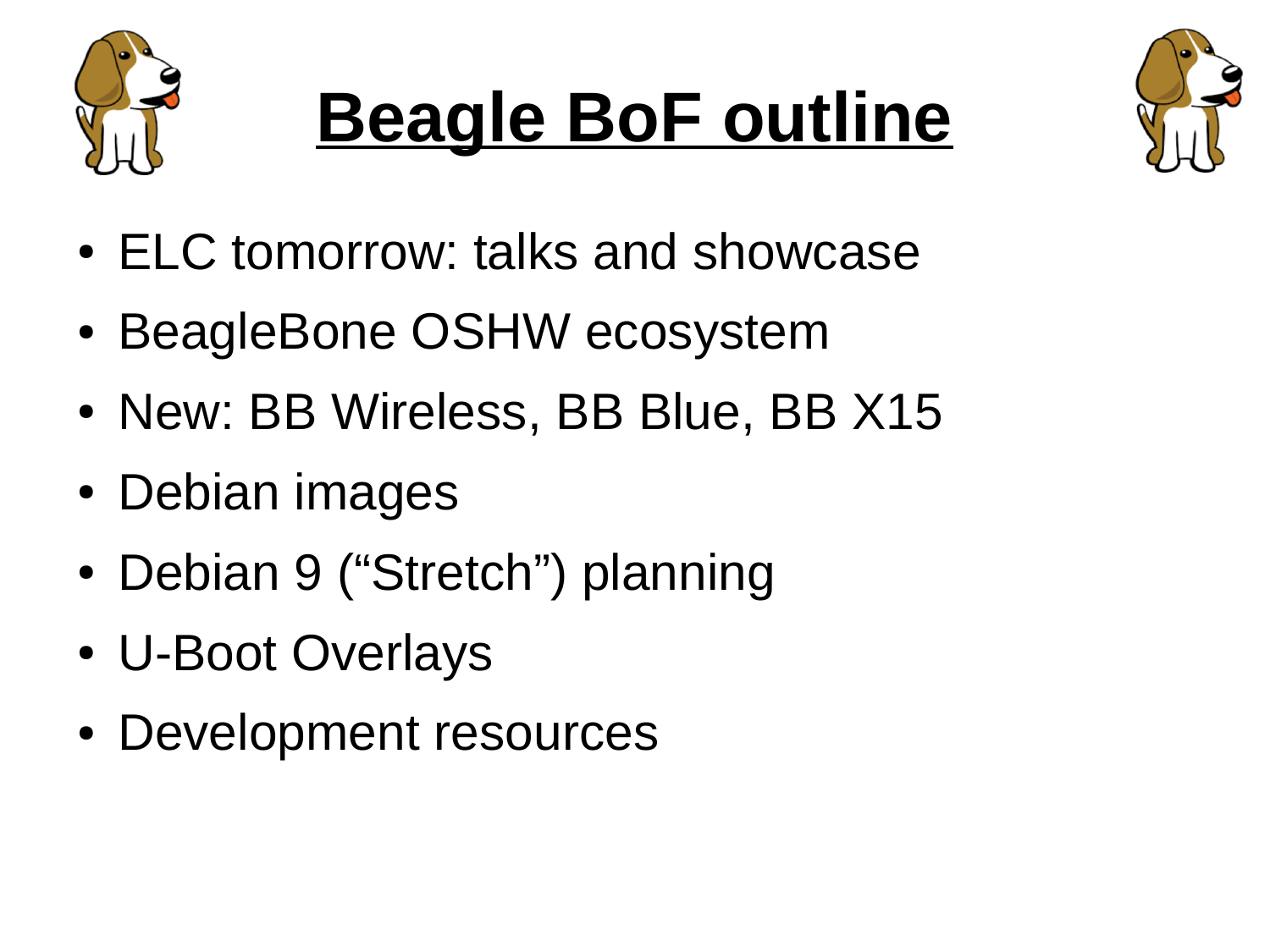





- [ELC Technical Showcase](http://elinux.org/ELC_2017_Technical_Showcase)
	- BeagleBoard X15 & BeagleBone Blue
	- Wednesday, February 22, 5:10 pm 7:00 pm
- [Educational Robotics Critical for the Future of Linux](https://openiotelcna2017.sched.com/event/9Itr/educational-robotics-critical-for-the-future-of-linux-jason-kridner-texas-instruments)
	- Jason Kridner, Texas Instruments
	- Wednesday, February 22 10:30am 11:20am
- [Google Summer of Code and BeagleBoard.org](https://openiotelcna2017.sched.com/event/9Itv/google-summer-of-code-and-beagleboardorg-drew-fustini-beagleboardorg-foundation)
	- Drew Fustini, BeagleBoard.org Foundation
	- Wednesday, February 22 11:30am 12:20pm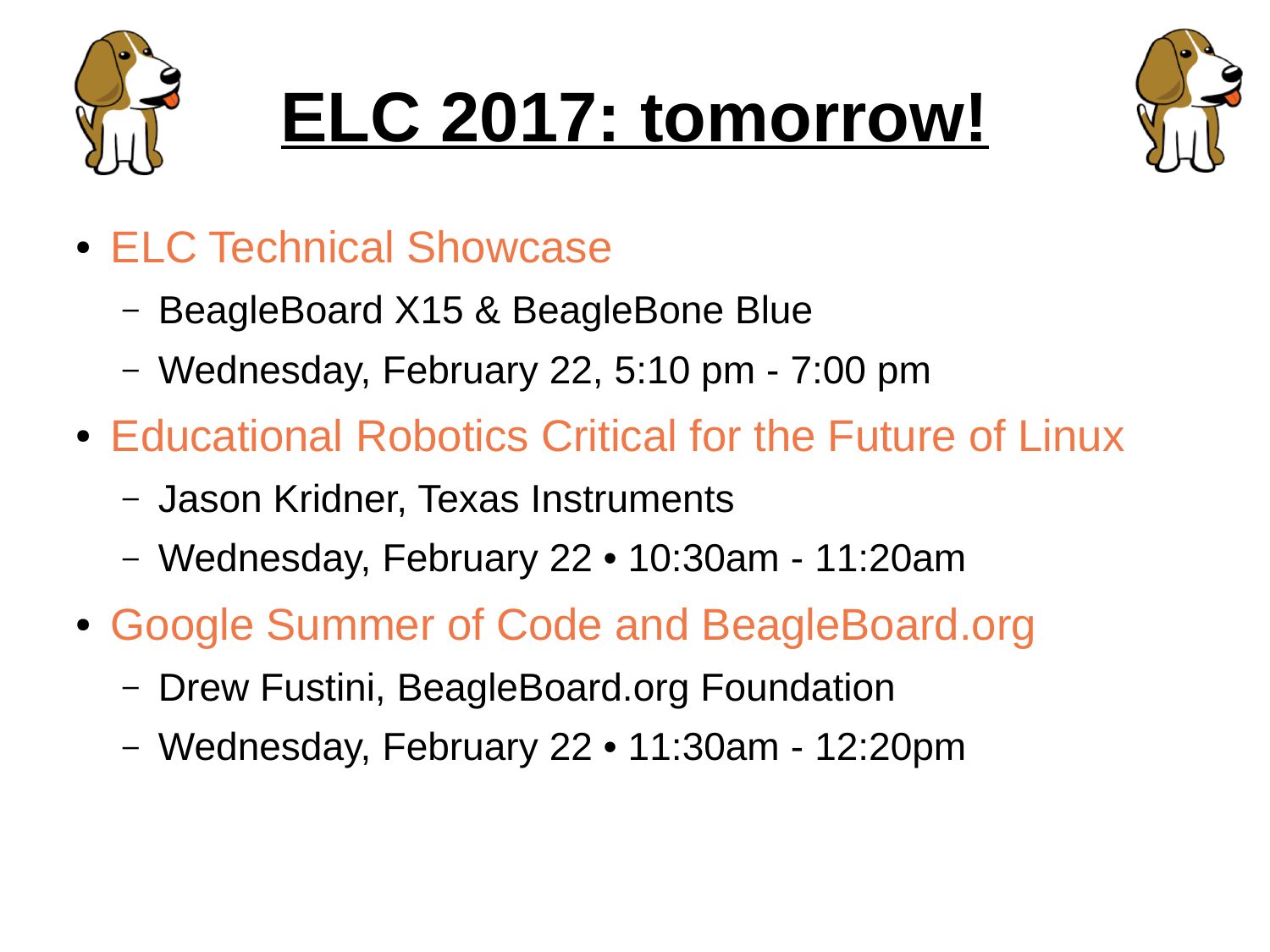

|                                       | Capes | <b>HDMI</b> | <b>Flash</b> | <b>Special</b>              |
|---------------------------------------|-------|-------------|--------------|-----------------------------|
| BeagleBoard.org BeagleBone            | Υ     | N           | N            | <b>JTAG</b>                 |
| BeagleBoard.org BeagleBone Black      | Y     | Y           | Y            | ۰                           |
| Arrow BeagleBone Black Industrial     | Y     | Y           | Y            | Industrial                  |
| Element14 BeagleBone Black Industrial | Y     | Y           | Y            | <b>Industrial</b>           |
| SeeedStudio BeagleBone Green          | Y     | N           | Y            | Grove                       |
| SanCloud BeagleBone Enhanced          | Y     | Y           | Y            | 1GB, 1Gbit,<br>wireless     |
| BeagleBoard.org BeagleBone Blue       | N     | N           | Y            | <b>Robotics</b>             |
| BeagleBoard.org BeagleBoard-X15       | N     | Y           | N            | Big jump in<br>CPUs and I/O |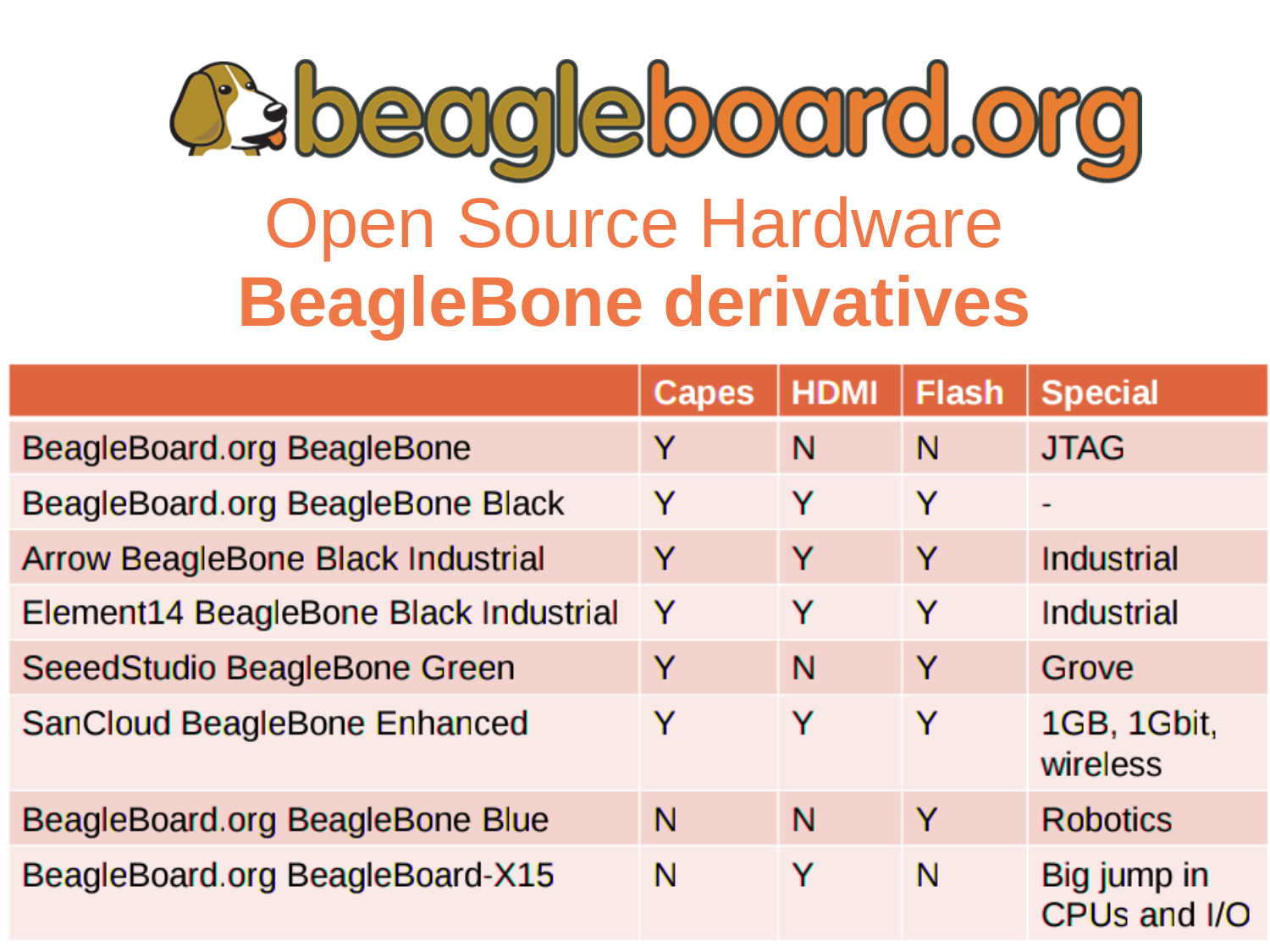



- **WiFi 802.11b/g/n and Bluetooth 4.1 with BLE**
- **1 st Beagle with [Octavo System-in-Package \(SiP\)](http://octavosystems.com/octavo_products/osd335x/)**
- **[Designed in EAGLE](https://github.com/beagleboard/beaglebone-black-wireless)** *(BBB was OrCad/Allegro)*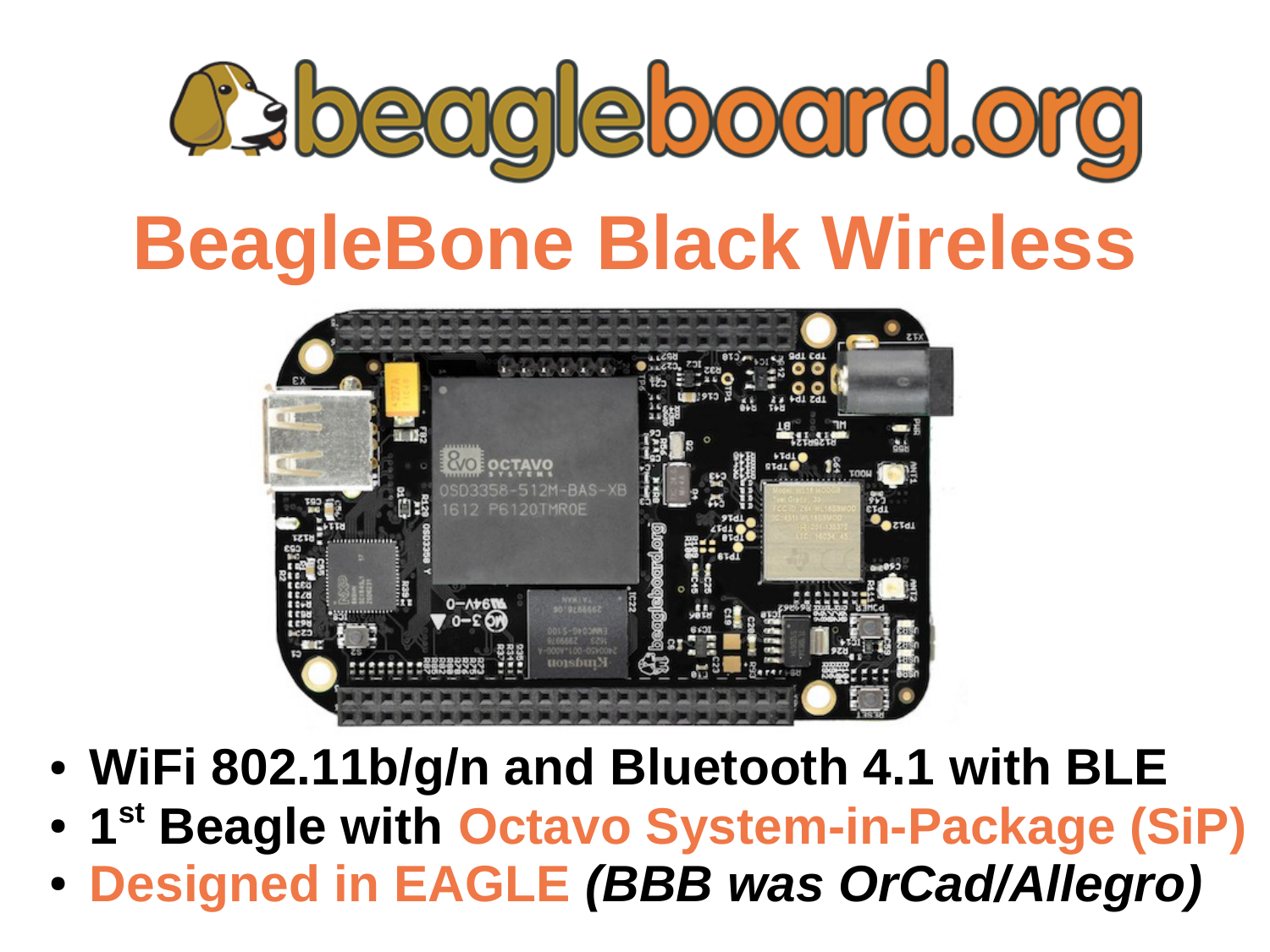

**Technical Showcase** 

CE Workgroup Linux Foundation / Embedded Linux Conference

## **BeagleBoard.org BeagleBoard-X15**

Jason Kridner

### What is demonstrated

What was improved

Open hardware computer

- **→ Debian Linux system**
- $\rightarrow$  Open source 2D graphics acceleration
- $\rightarrow$  Video acceleration
- **→ OpenCL C66 DSP support**
- → Mainline kernel support
- GCC compiler support
	- √ ARM Cortex-A15
	- √ ARM Cortex-M4
	- $\sqrt{}$  TI C66x
	- √ TI PRU

Fastest BeagleBoard available More cores and more types of cores Lots more I/O capability and bandwidth More RAM (2GB)

Great open hardware ARM build platform

#### https://bbb.io/x15 **Hardware Information**

Dual-core ARM Cortex-A15, dual C66x DSPs, quad programmable real-time units, 3×USB 3.0, PCIe 2xgigE 2GB RAM 4GB eMMC flash

#### Source code or detail technical information availability

https://github.com/beagleboard/beagleboard-x15 https://github.com/beagleboard/linux https://aithub.com/beagleboard/image-builder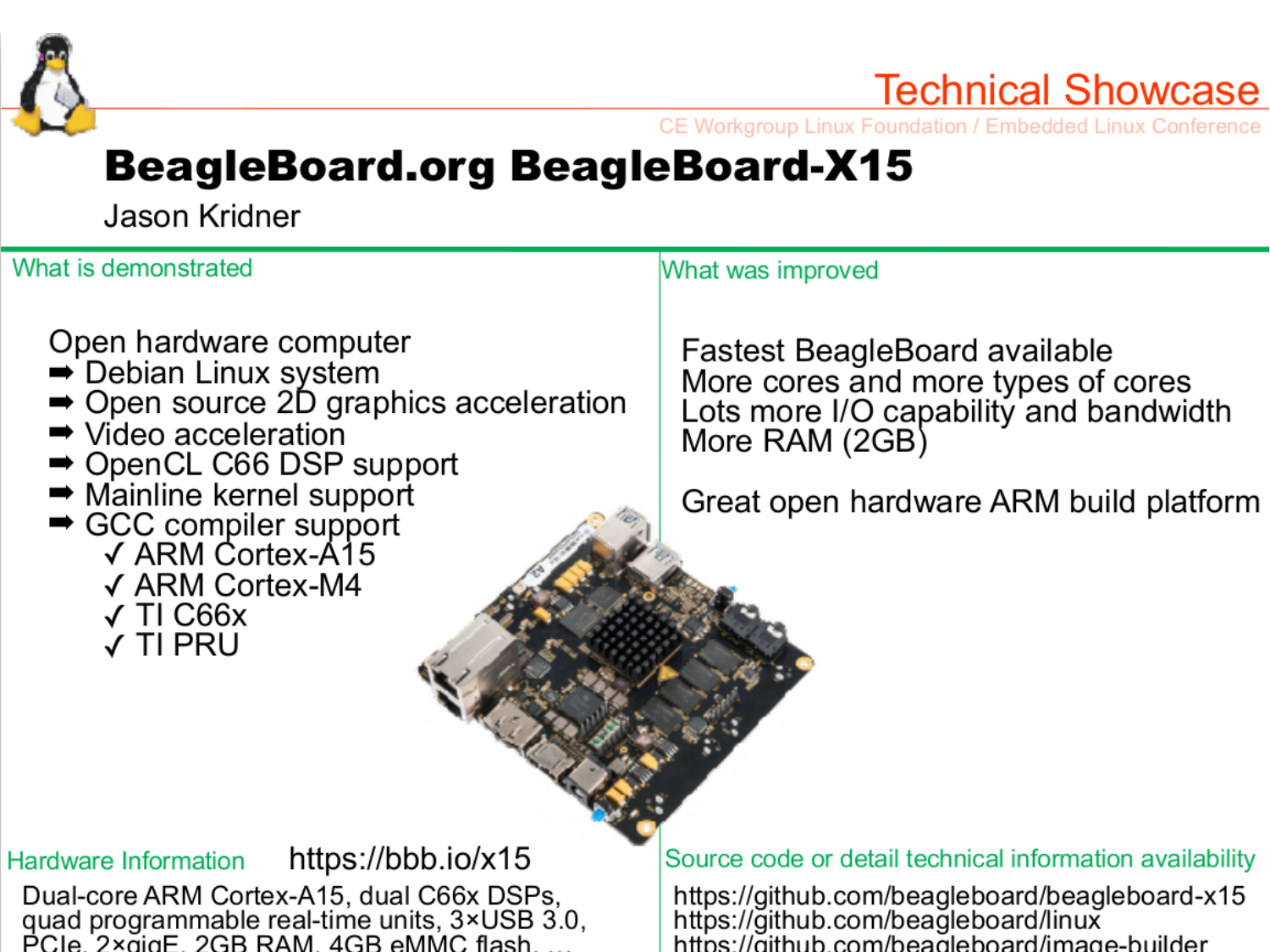





- [BeagleBoard.org Latest Firmware Images](https://beagleboard.org/latest-images)
	- 2016-11-06: Debian 8.6 ("Jessie")
- [Debian Image Testing Snapshots](http://elinux.org/Beagleboard:BeagleBoneBlack_Debian#Debian_Image_Testing_Snapshots)
	- 2017-02-12
		- Machinekit
		- Jessie Snapshot LXQT *(full desktop)*
		- Jessie Snapshot IoT *(smaller size)*
		- Jessie Snapshot console *(minimum size)*
		- Stretch testing *(the future!)*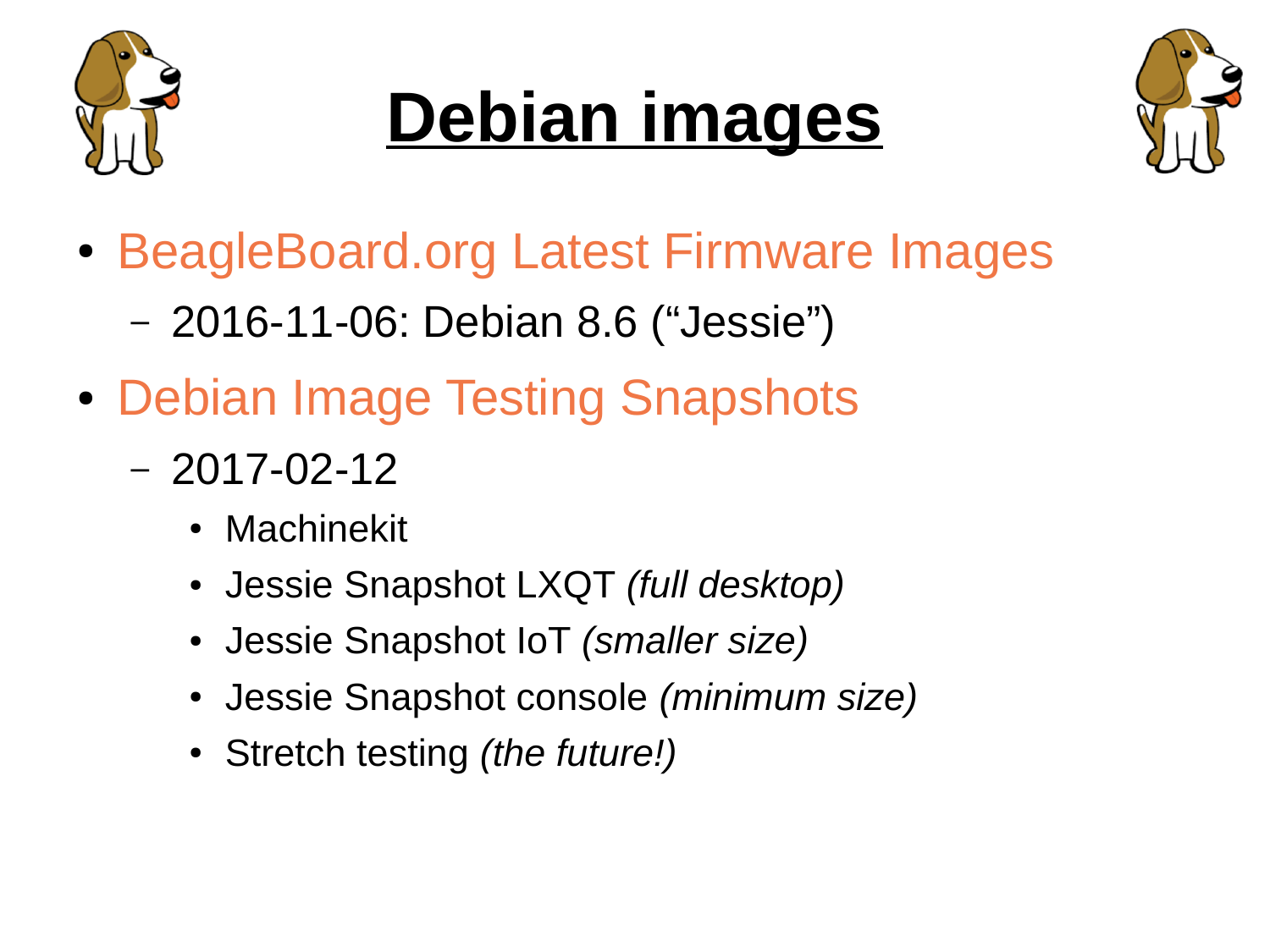





- root: password <br/>blank> -> password "root"
- root: ssh access -> ssh access disabled
- debian: sudo doesn't ask for password -> sudo asks
- Device-tree-compiler: our v1.4.2-fork -> dtc git mainline
- Kernel:  $v4.4.$ x-ti/ $v4.9.$ x-ti
- U-boot:  $v2017.03+$  with device tree overlays.
- U-Boot overlays by default with cape-universal overlay applied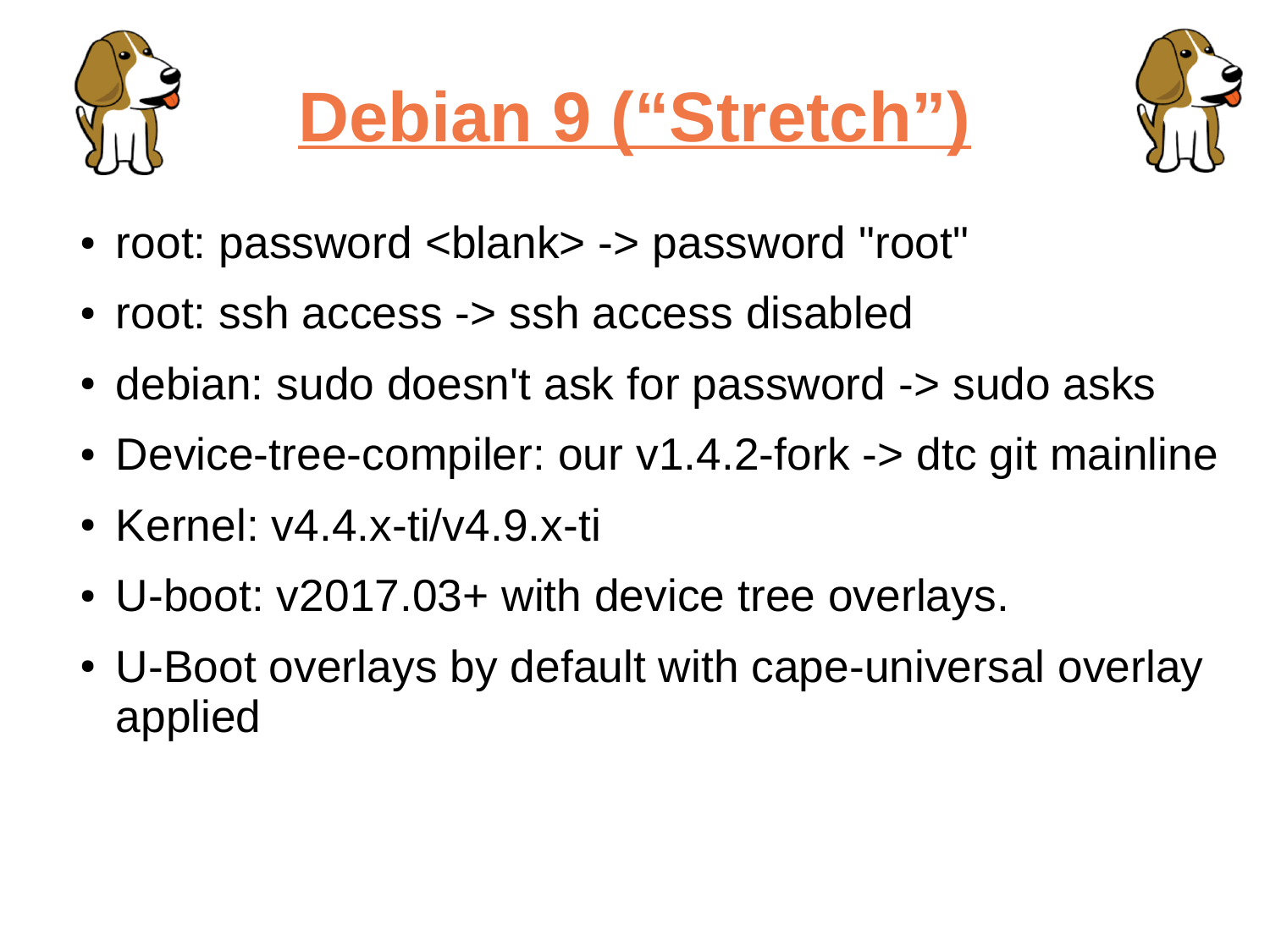





- U-Boot now has Device Tree Overlay support
	- [debian testing: 2017-01-03 \(U-Boot Cape Manager edit](file:///home/pdp7/dev/talks/debian%20testing:%202017-01-03%20(U-Boot%20Cape%20Manager%20edition)) [ion\)](file:///home/pdp7/dev/talks/debian%20testing:%202017-01-03%20(U-Boot%20Cape%20Manager%20edition))
- U-Boot Overlays is currently under development, while the items below may work on "last weeks" version
- Please report bugs to: [beagleboard/bb.org-overlays/issues](https://github.com/beagleboard/bb.org-overlays/issues)
	- Always double check the version you are using for comparison.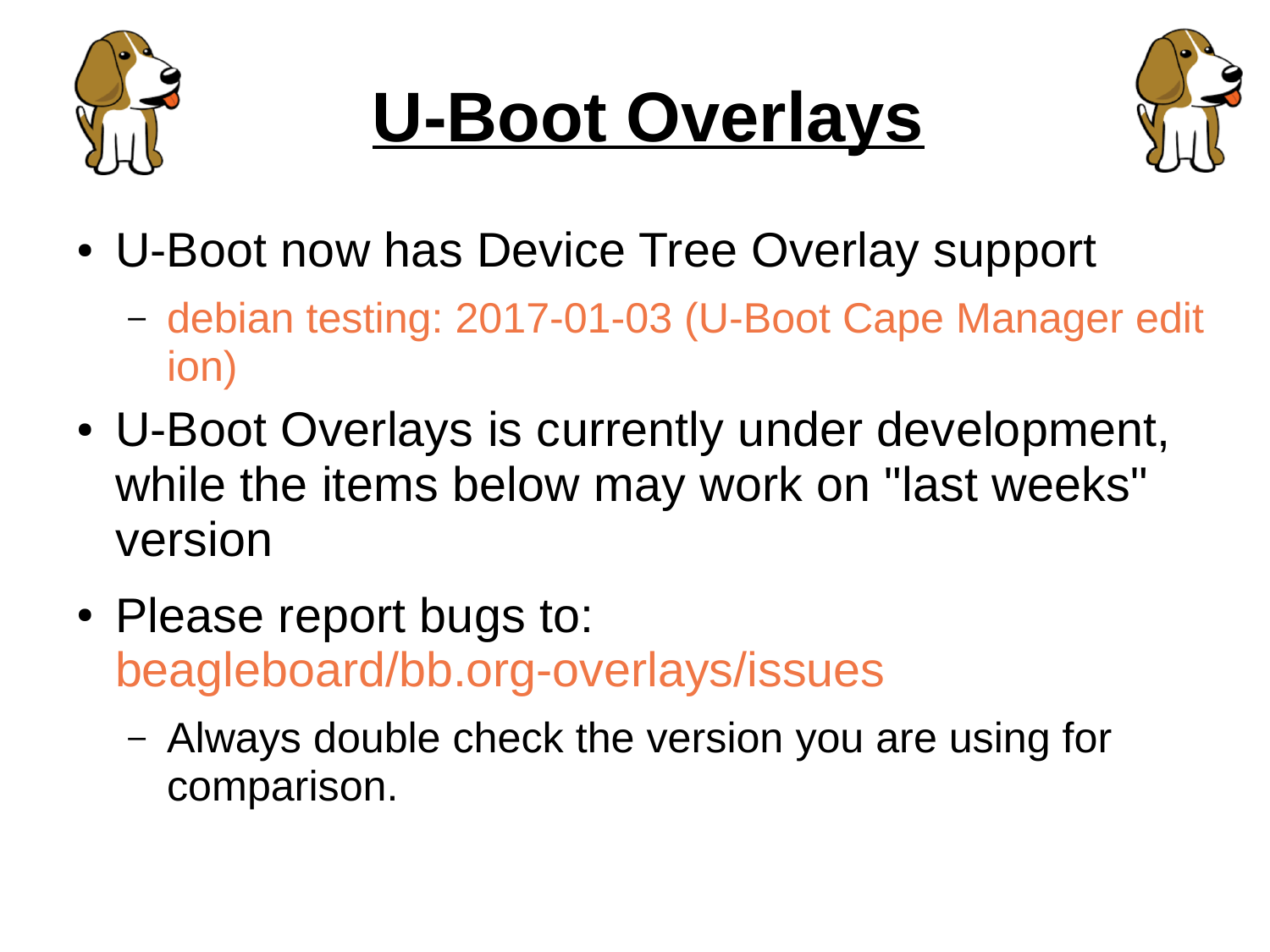





- **[Migration Guide: U-Boot Overlays](http://elinux.org/Beagleboard:BeagleBone_Debian_Image_Migration#U-Boot_Overlays)**
- [U-Boot /boot/uEnv.txt configuration](http://elinux.org/Beagleboard:BeagleBone_Debian_Image_Migration#U-Boot_.2Fboot.2FuEnv.txt_configuration)
	- enable uboot overlays=1
- [U-Boot Disable onboard devices](http://elinux.org/Beagleboard:BeagleBone_Debian_Image_Migration#U-Boot_Disable_onboard_devices)
	- Disable eMMC: disable uboot overlay emmc=1
	- Disable HDMI VIDEO & AUDIO: disable uboot overlay video=1
	- Disable HDMI AUDIO: disable\_uboot\_overlay\_audio=1
	- Disable WL1835: disable\_uboot\_overlay\_wireless=1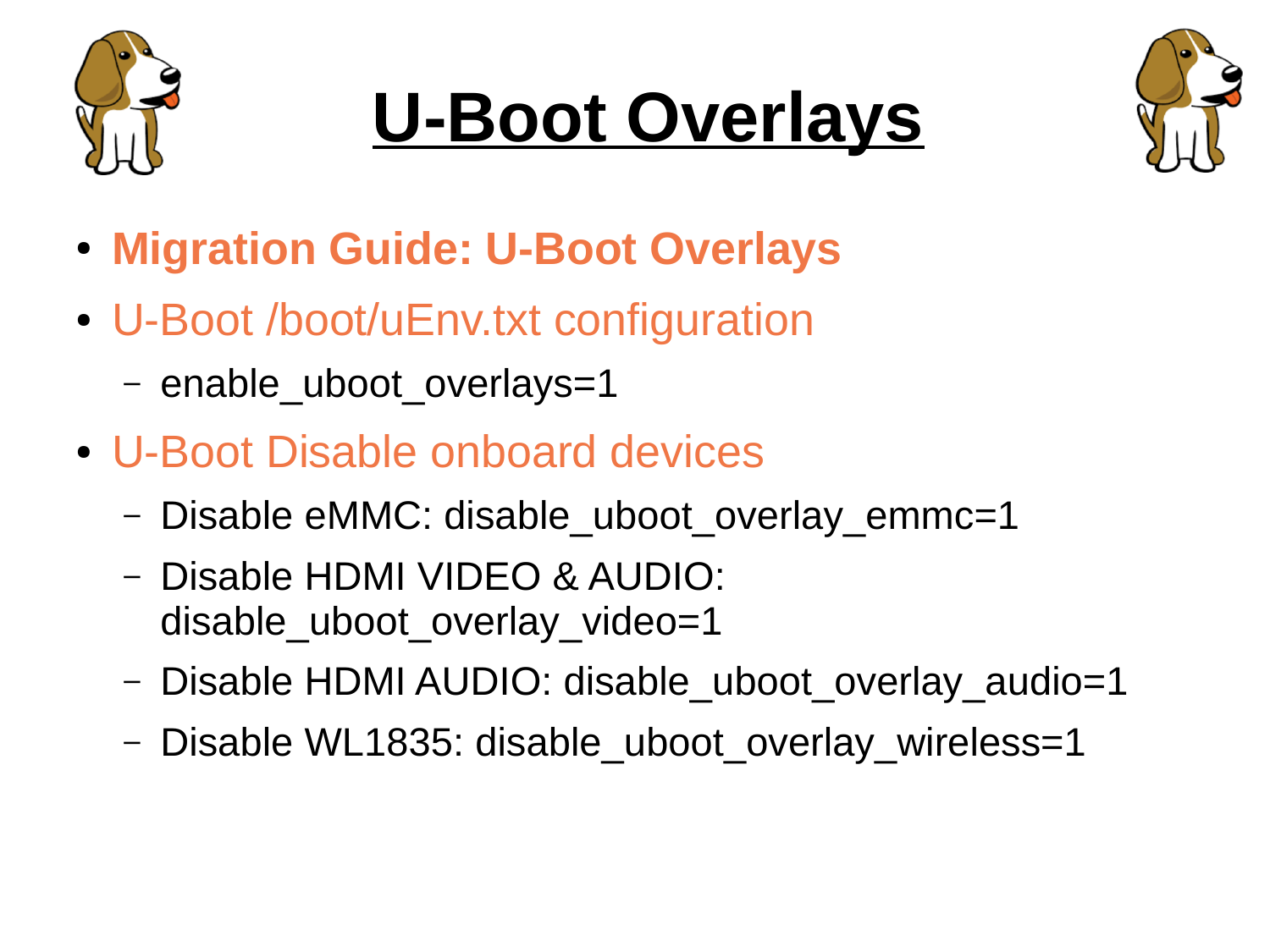





- [U-Boot Override external capes](http://elinux.org/Beagleboard:BeagleBone_Debian_Image_Migration#U-Boot_Override_external_capes)
	- Cape device tree overlays: [beagleboard/bb.org-overlays](https://github.com/beagleboard/bb.org-overlays/)
	- uboot\_overlay\_addr0=/lib/firmware/<file0>.dtbo
	- uboot\_overlay\_addr1=/lib/firmware/<file1>.dtbo
	- uboot\_overlay\_addr2=/lib/firmware/<file2>.dtbo
	- uboot\_overlay\_addr3=/lib/firmware/<file3>.dtbo
	- Plus one custom cape: dtb\_overlay=/lib/firmware/<file4>.dtbo
- [U-Boot Cape Universal](http://elinux.org/Beagleboard:BeagleBone_Debian_Image_Migration#U-Boot_Cape_Universal)
	- Utilize [beaglebone-universal-io](https://github.com/cdsteinkuehler/beaglebone-universal-io) config-pin
	- Enable in /boot/uEnv.txt: enable uboot cape universal=1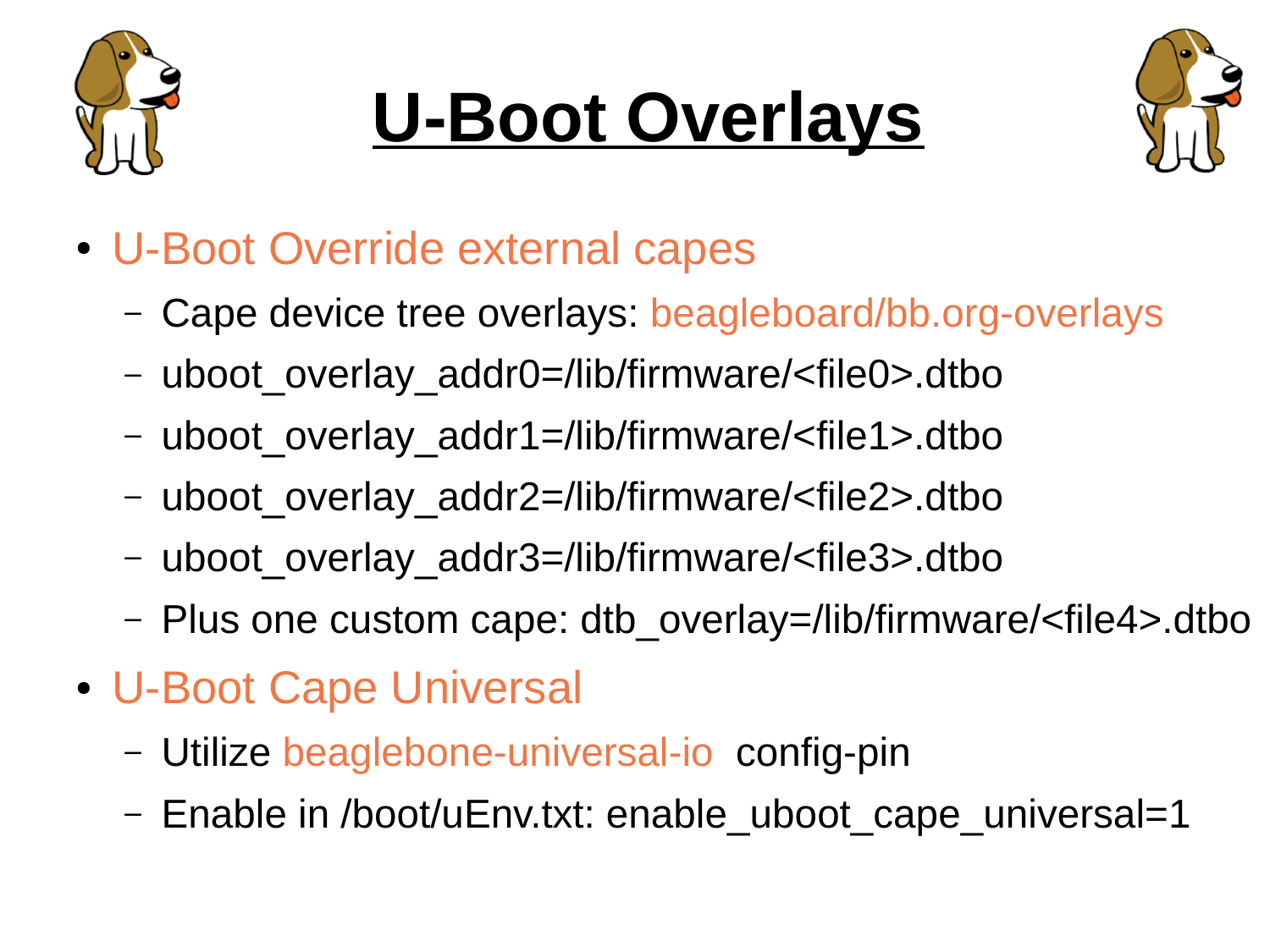





- U-Boot overlay white list will continue to grow
	- [0002-U-Boot-BeagleBone-Cape-Manager.patch](https://github.com/RobertCNelson/Bootloader-Builder/blob/81a42b8d027ce0dd85877ae839074b9be6a9cdb3/patches/v2017.03-rc1/0002-U-Boot-BeagleBone-Cape-Manager.patch#L236-L249)
- If you have a cape, please test, and let's make sure everyone has a good out of box experience!